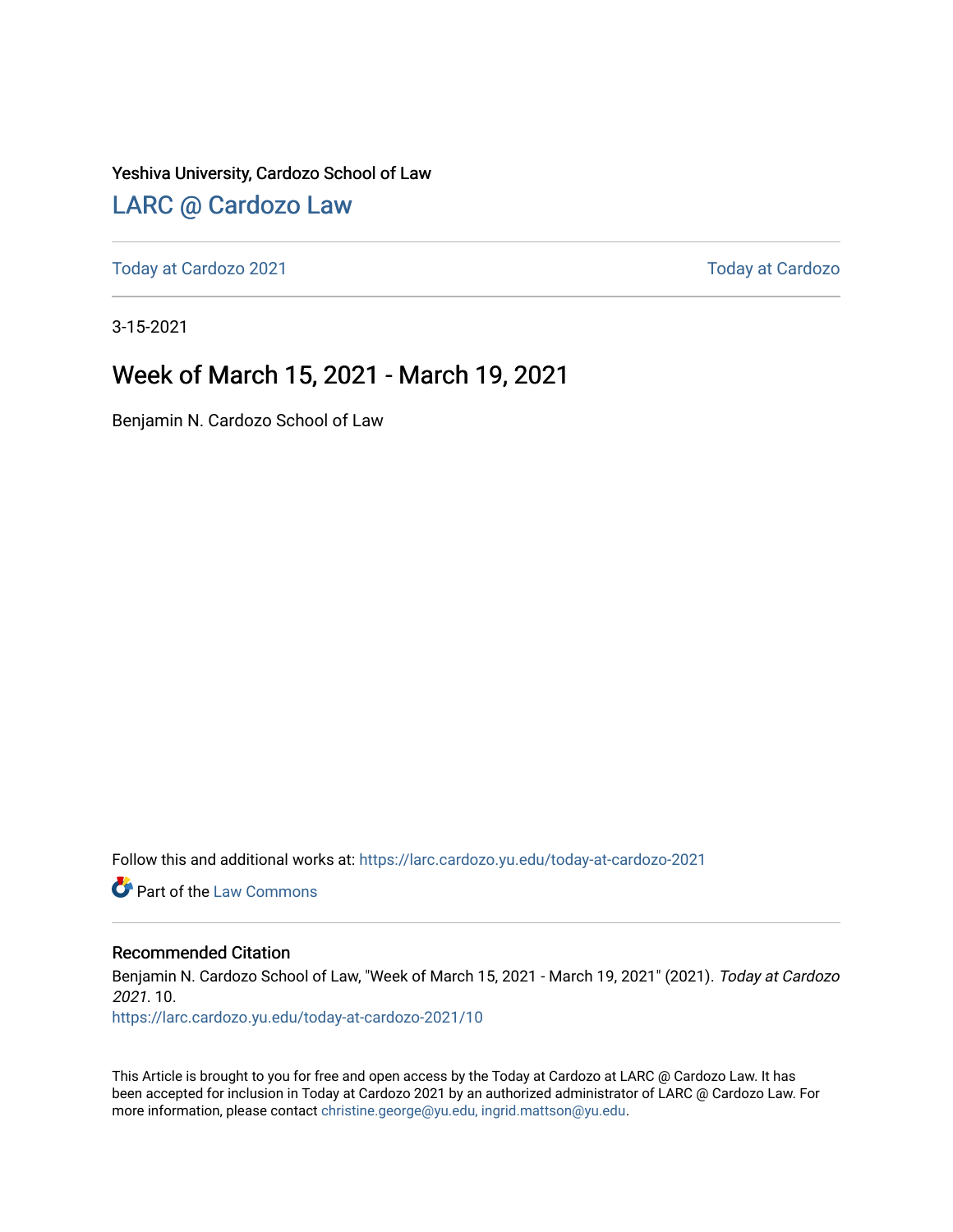

# **Today At Cardozo Monday, March 15th, 2021**

#### **How Social Media is Transforming the Legal Profession**

Please join us for a discussion with leading women in varying legal practice areas about the value of leveraging social media as a way to educate others on the law, draw in clients, and grow a legal business. There will be an opportunity for attendees to network in breakout rooms with the guest panelists following the panel Q&A.

Monday, March 15 @ 6:30pm EST

Panelists:

Francesca M. Witzburg '14, Partner, Loza & Loza Zara Watson '16, Founder, Zara Watson Law PLLC Brittany Alexander, Premier Property Law PLLC Taly Goody, Founder, Goody Law Group, LLP Danielle N. Garno, Co-Chair of Retail Group, Cozen O'Connor

Sponsoring SBA group: Women In Tech Law Co-sponsors: Startup Society, and Women's Law Initiative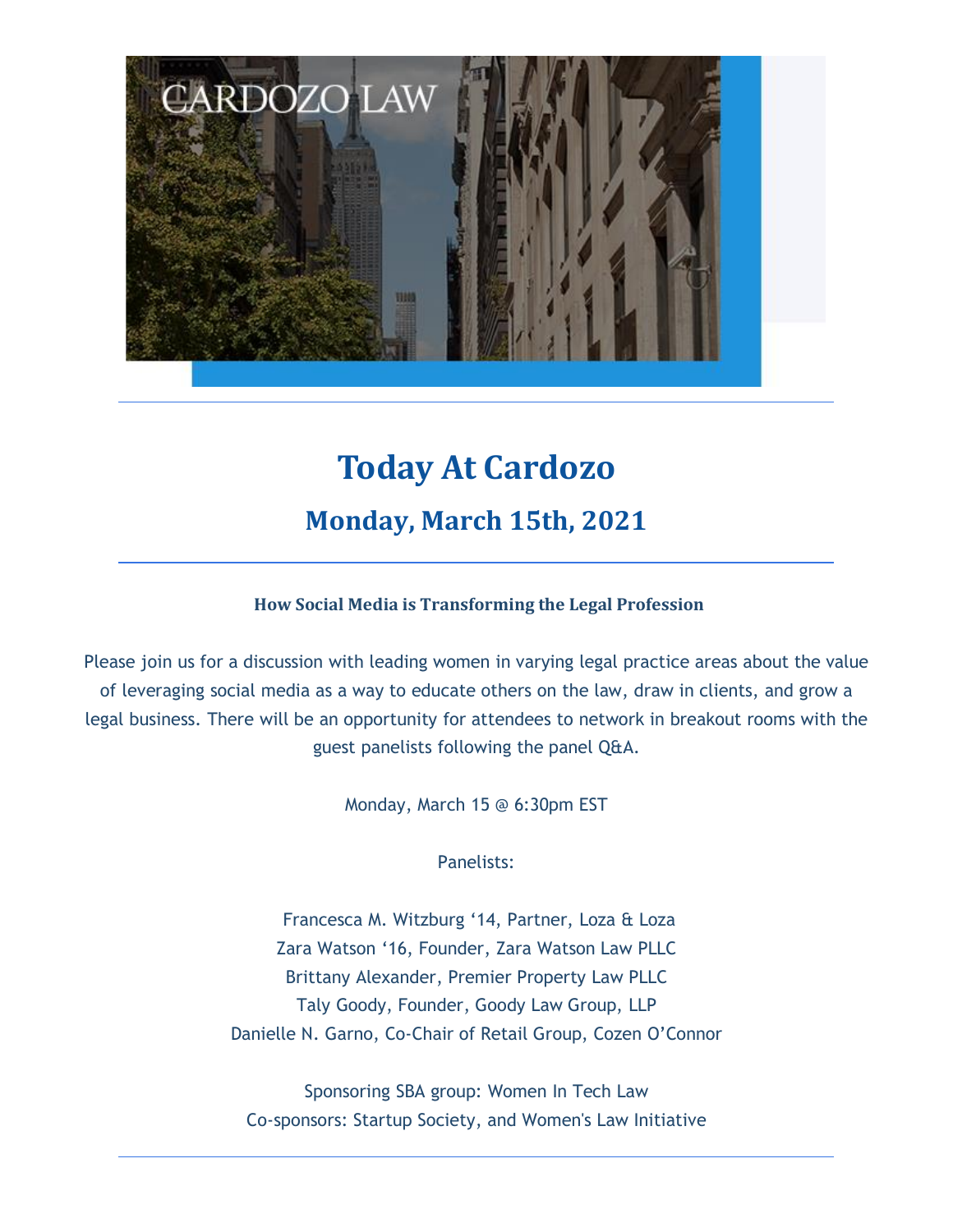#### **Title:** COVID-19 Vaccine: Law, Ethics, and Public Policy

**Date and Time:** Monday, March 15, 2021, 6:00 - 7:00 P.M.

**Sponsoring SBA Group:** Cardozo Health Law Society

#### **Message:**

#### Panelists:

Professor Morris Cohen, Professor of Patent Law at Cardozo and Attorney at Goldberg Cohen LLP

Elizabeth Goitein, Co-Director of the Liberty & National Security Program at the Brennan Center for Justice

Professor Wendy Parmet, Director of the Northeastern University Center for Health Policy and Law

Panelists will discuss the COVID-19 vaccine and the legal, ethical, and public policy issues surrounding it. This interdisciplinary panel will cover a wide range of topics, and there will be an opportunity for attendees to ask questions at the end. We are excited to bring together students, academics, and practitioners who are informed by their own rich and diverse interests, expertise, and experiences.

**What is Animal Law?**

Sponsored by Cardozo's Student Animal Legal Defense Fund Monday, March 15, 2021, 6:00 - 7:30 P.M.

Please join us for a discussion with three animal law professionals, who will share how their career paths led to their current positions, the joys and challenges of working in animal law, and how students can network and find their place in this niche field.

> Panelists: The Dog Lawyer: Richard Rosenthal, Esq. Animal Outlook's Will Lowrey The Animal Legal Defense Fund's former in house counsel, Anna Stancu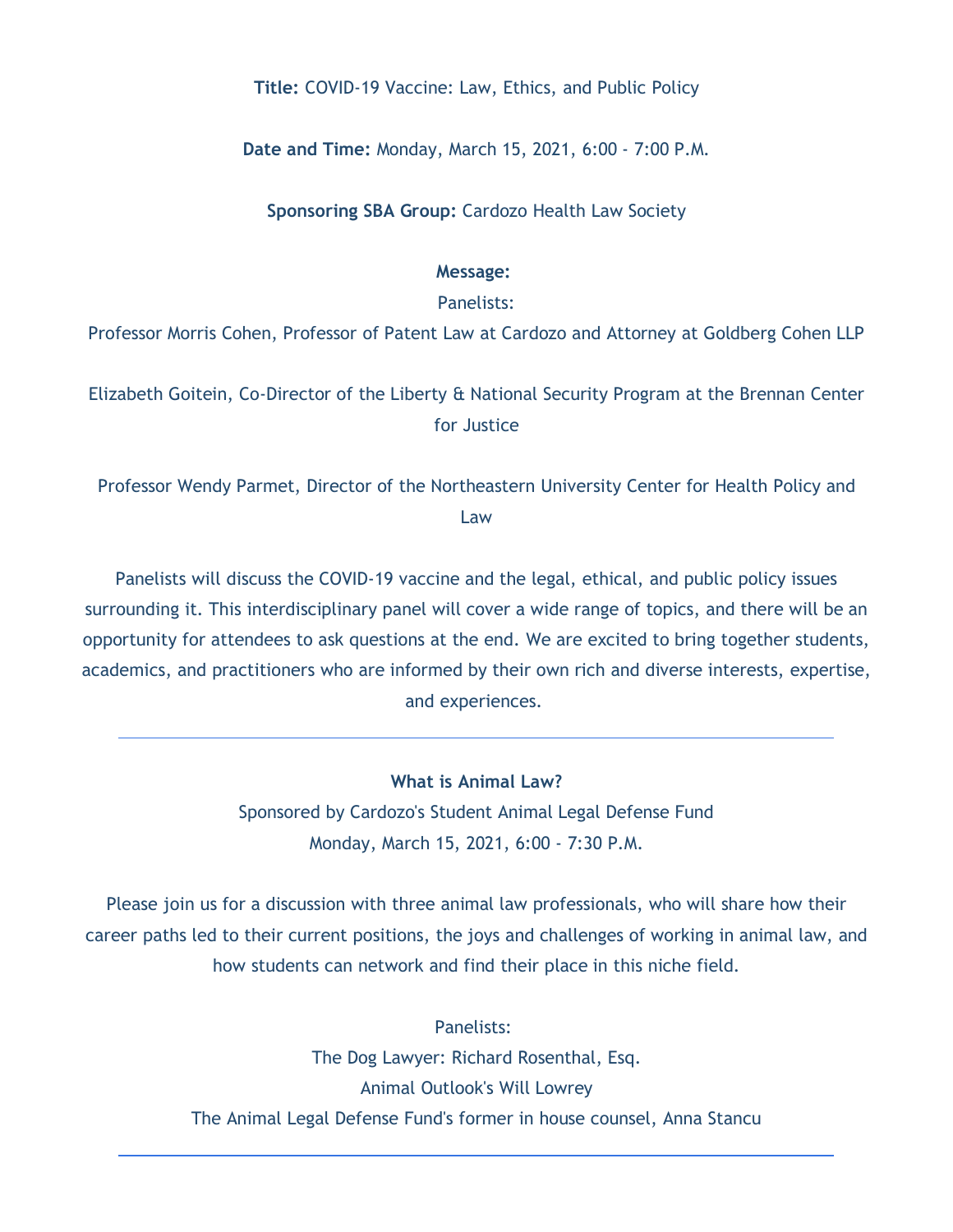#### Immigration Fireside Chat with Professor Wildes

For Immigrants' Rights & Equality (FIRE)

Join us Monday, March 15th at 7 pm for a fireside chat with Professor Wildes. Professor Wildes teaches immigration law, is a Cardozo alumni, served as a Federal Prosecutor with the United States Attorney's Office, and is currently a Managing Partner at Wildes & Weinberg.

Date and time: Monday, March 15th at 7 PM

### **Upcoming Events and Announcements**

The Cardozo Intellectual Property Law Society presents: **Principal Officer or Inferior Officer? A Discussion of** *United States v. Arthrex, Inc.*

Please join the IPLS for an informative discussion about the ongoing significant Supreme Court case, *United States v. Arthrex, Inc.* The Supreme Court of the United States will decide whether USPTO administrative patent judges are principal officers appointed by the President or "inferior officers" appointed by the head of the USPTO. This case combines patent law, administration law, and the separation of powers.

#### **Speakers**:

Morris Cohen, Professor of Patent Law Michael Herz, Professor of Administrative Law

#### **Wednesday, March 17th, 12:00pm**

For Questions, please contact Dan Jones.

The Family Law Society will be hosting a Know Your Rights training on March 17 from 12:00-1:15pm.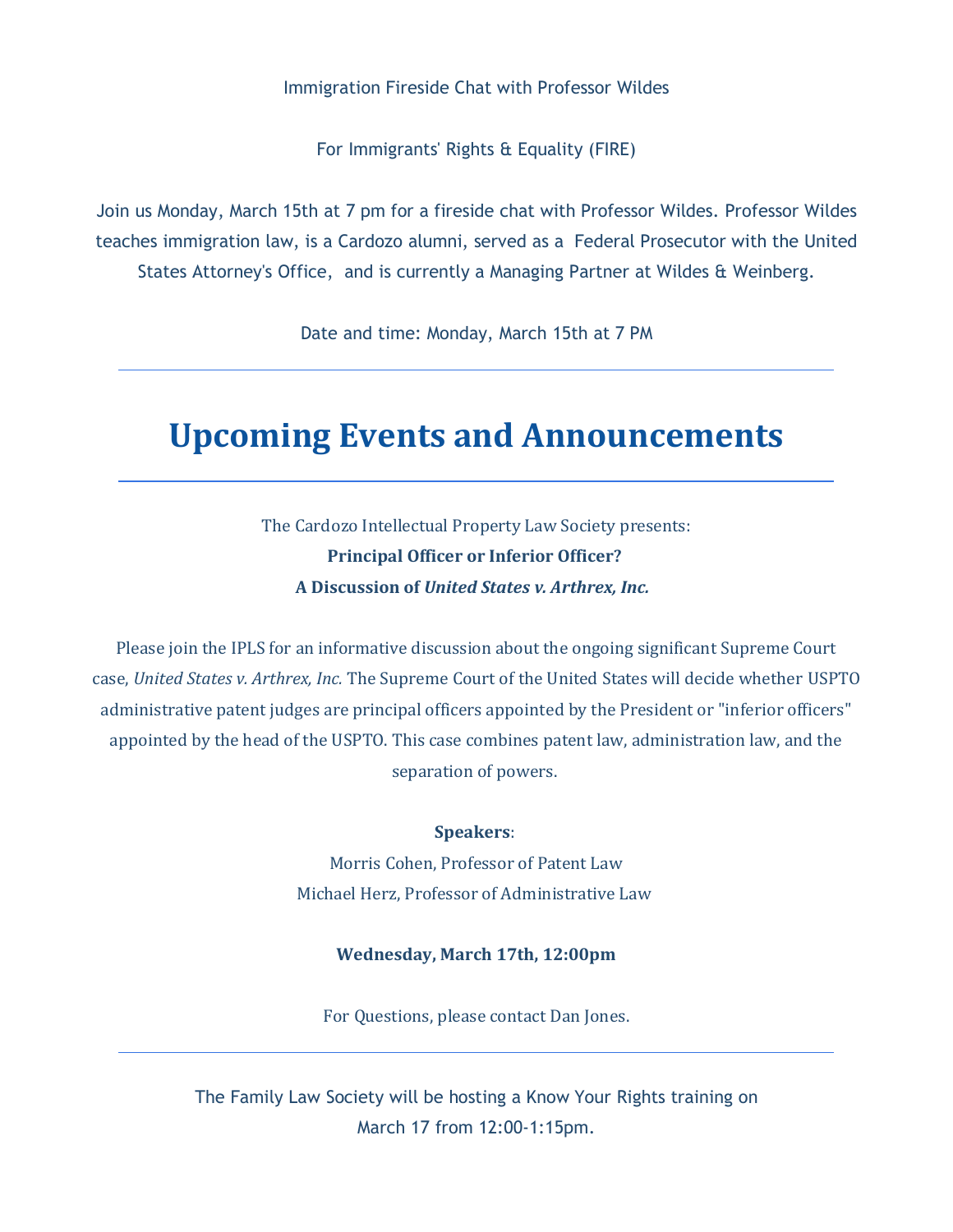The Campus Advocates project represents and advocates on behalf of survivors in the Title IX System, Family Court System, and Criminal Justice System.

They give Know Your Rights trainings at various educational institutions, which delve into the rights each person has under the three most relevant and critical systems as related to incidents of gender-based violence. The trainings also help prepare students for entering the workforce to do this type of advocacy (i.e. understanding the law surrounding this area, the differences in the

systems, etc.).

We hope to see all of you there!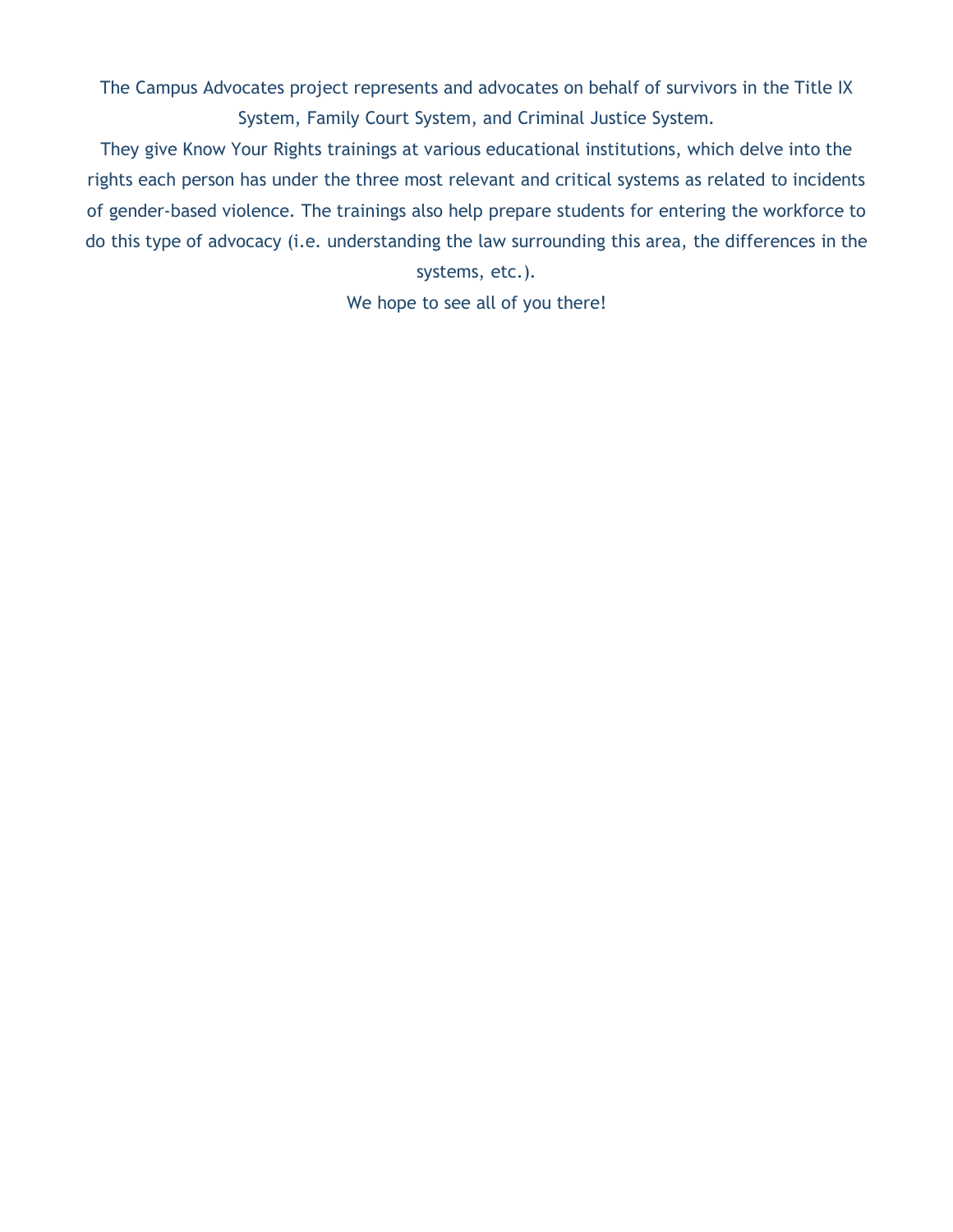

# **Today At Cardozo Tuesday, March 16th, 2021**

Dean Melanie Leslie '91 invites you to

A Conversation with

**David S. Huntley '90** Senior Executive Vice President & Chief Compliance Officer at AT&T Inc.

> Tuesday, March 16, 2021 5:30 p.m.

Advance Registration Required

David Huntley is responsible for developing policies to safeguard the privacy of customer and employee information and verifying compliance with legal and regulatory requirements of every country and jurisdiction in which AT&T operates, as well as AT&T internal compliance requirements. He also leads Asset Protection, responsible for investigating actual or suspected violations of the Code of Conduct, providing executive protection, security countermeasures and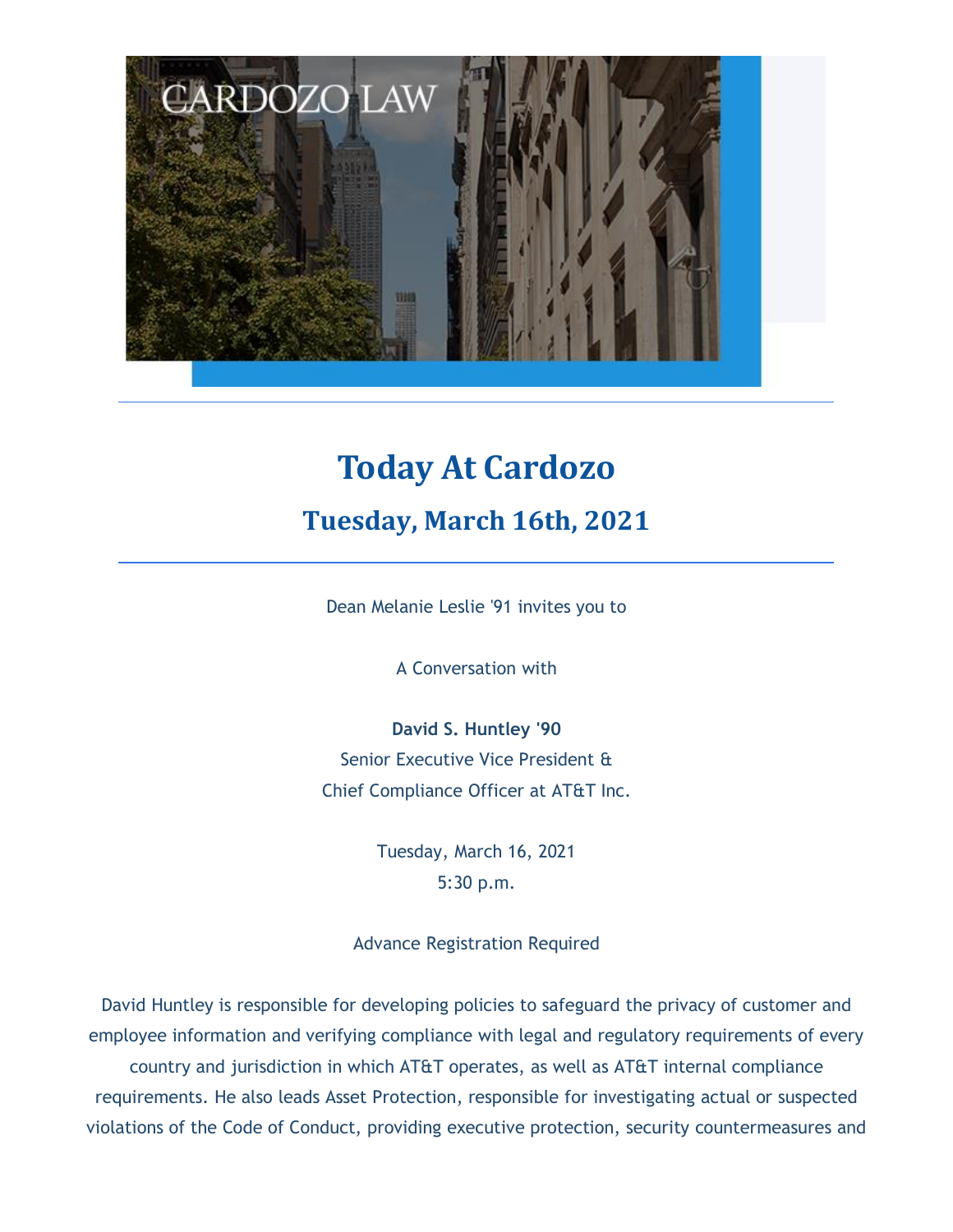awareness initiatives. Huntley has held this role since 2014 and serves on the boards of Texas Capital Bancshares, Inc., AT LAST!, the Baylor Health Care System Foundation, the Dallas Citizens Council, and the National Urban League. In addition, he is a Trustee of the SMU Board, a public trustee for Dallas Medical Resources, a Member at Large and on the Executive Committee of the Texas Business Hall of Fame, and a member of the Executive Leadership Council and the Business Ethics Leadership Alliance (BELA) Executive Steering Committee. He is also a Life Fellow of the Texas Bar Foundation.

## **Upcoming Events and Announcements**

**Title**: The Future of MLB and MiLB: A Discussion with Chuck Greenberg and Jamey Newberg

**Date and Time**: March 17, 2021, at 6:00pm

Commercial Real Estate Transactions Date and Time: Wednesday, March 17, 2021, 6:00 - 7:00 P.M.

Sponsoring SBA Group: Real Estate Law Association and Jewish Law Students Association

Please join us for a discussion with Jay Epstein, partner at DLA Piper. We will be discussing commercial real estate transactions and the complexities that come with them.

**Music's Copyright Gold Rush**

Thursday, March 18 at 6:30 p.m

From Bob Dylan to Shakira, this panel will discuss the massive trend in recent artist catalog sales. The panelists will address how these deals work, why they are happening, and what it means for the future of the music industry. Jason Charles, Vice President of the Entertainment Law Society, will moderate the panel.

Panelists: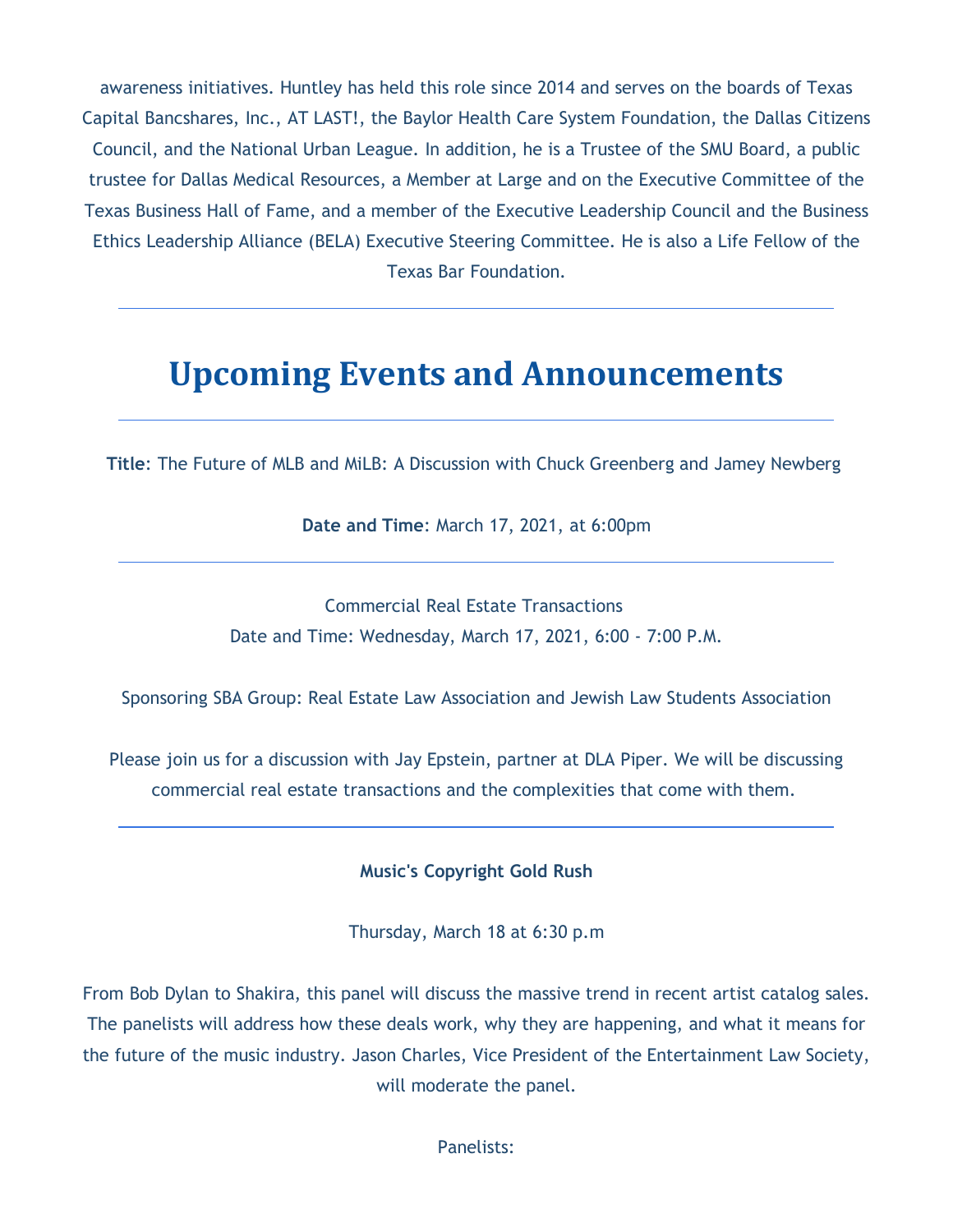Jason Boyarski, Partner at Boyarski Fritz Justin Shukat, President of Publishing at Primary Wave Deborah Klein, Artist Manager (Cypress Hill, Plain White T's, Melissa Etheridge & more) Kevin J. Greene, Professor of Law at Southwestern Law School

The event is sponsored by Cardozo FAME and Entertainment Law Society and is a part of the schedule of this year's BMI Entertainment and Media Law Moot Court Competition.

This online event is approved for 1.5 transitional/non-transitional New York State CLE credits in the category "Areas of Professional Practice." You must attend the "live" program in order to receive CLE credits. We cannot award CLE credits for watching a recorded version of this program.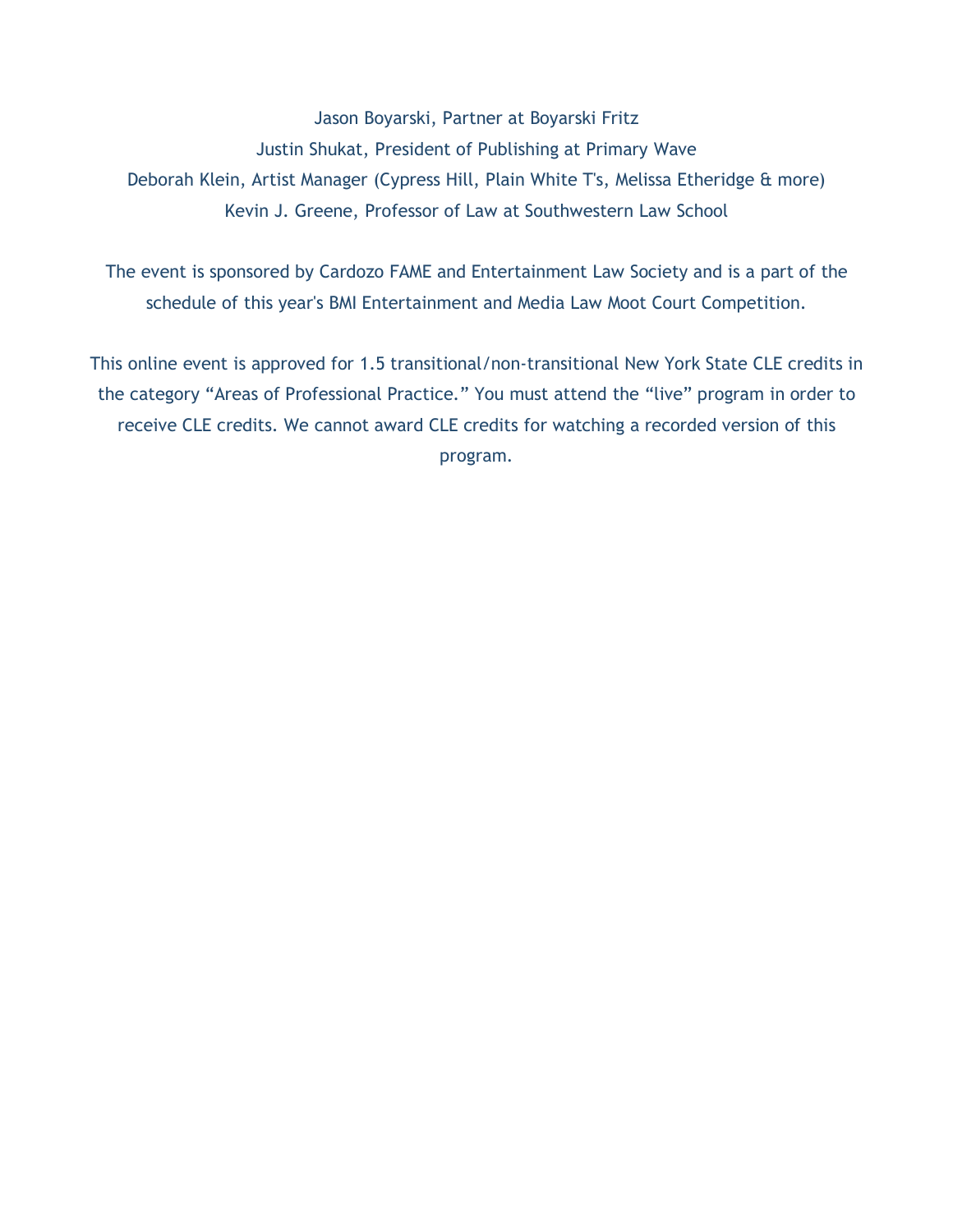

# **Today At Cardozo**

### **Wednesday, March 17th, 2021**

Cardozo School of Law's Intellectual Property Law Society presents:

#### **Principal Officer or Inferior Officer? A Discussion of** *United States v. Arthrex, Inc.*

Please join us for an informative discussion about the ongoing significant Supreme Court case, *United States v. Arthrex, Inc.* The Supreme Court of the United States will decide whether USPTO administrative patent judges are principal officers appointed by the President or "inferior officers" appointed by the head of the USPTO. This case combines patent law, administration law, and the separation of powers.

> **Speakers**: Morris Cohen, Professor of Patent Law Michael Herz, Professor of Administrative Law

#### **Wednesday, March 17th, 12:00pm**

**Title**: The Future of MLB and MiLB: A Discussion with Chuck Greenberg and Jamey Newberg

**Date and Time**: March 17, 2021, at 6:00pm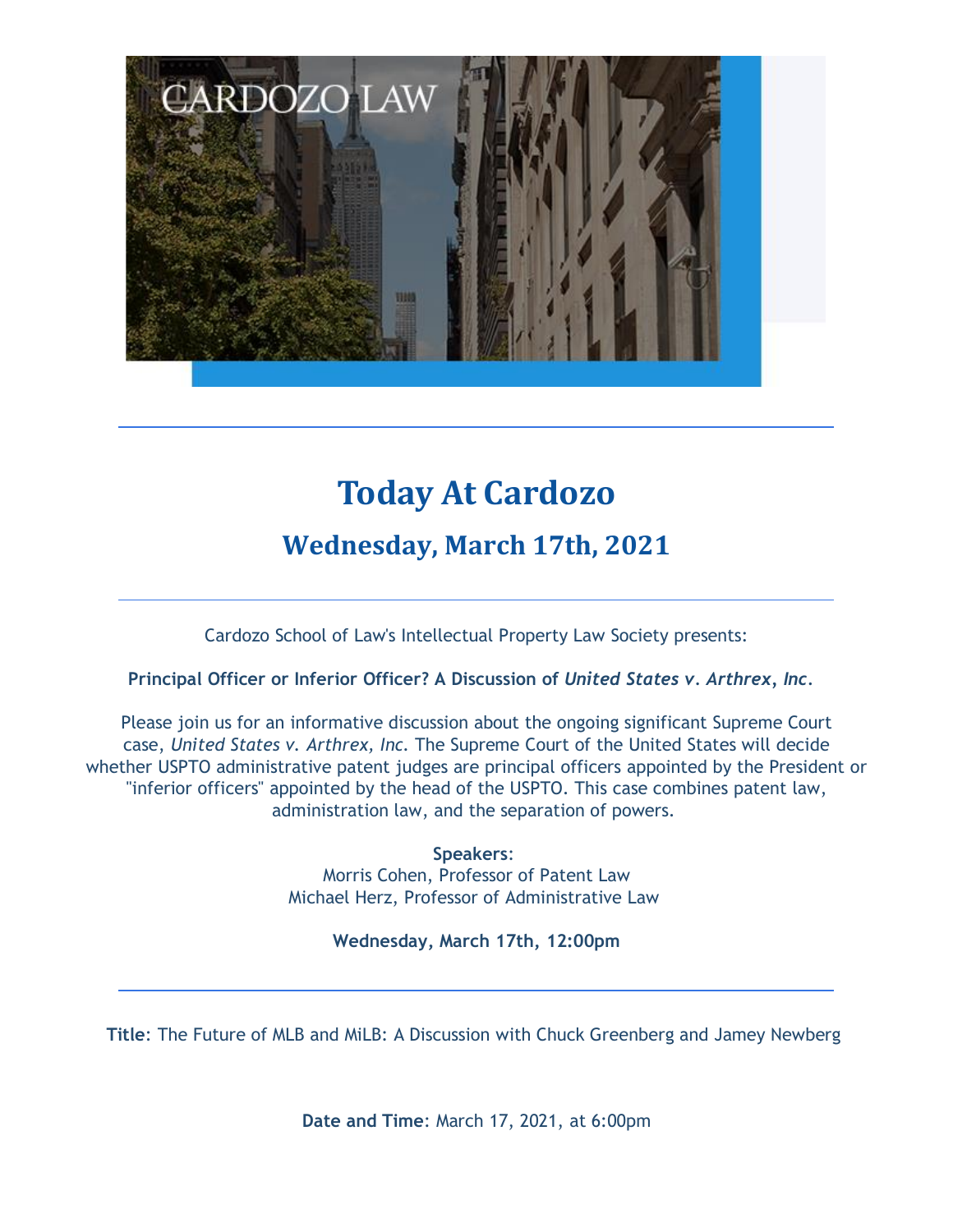#### **Link to Attend:** distributed when you register for the event

The Family Law Society will be hosting a Know Your Rights training on

March 17 from 12:00-1:15pm.

The Campus Advocates project represents and advocates on behalf of survivors in the Title IX System, Family Court System, and Criminal Justice System.

They give Know Your Rights trainings at various educational institutions, which delve into the rights each person has under the three most relevant and critical systems as related to incidents of gender-based violence. The trainings also help prepare students for entering the workforce to do this type of advocacy (i.e. understanding the law surrounding this area, the differences in the systems, etc.).

We hope to see all of you there!

Commercial Real Estate Transactions Date and Time: Wednesday, March 17, 2021, 6:00 - 7:00 P.M.

Sponsoring SBA Group: Real Estate Law Association and Jewish Law Students Association

Please join us for a discussion with Jay Epstein, partner at DLA Piper. We will be discussing commercial real estate transactions and the complexities that come with them.

Cardozo Tax Law Society Presents a Discussion on Tax Law Careers

Date and Time

Wednesday, March 17th, 6pm-7pm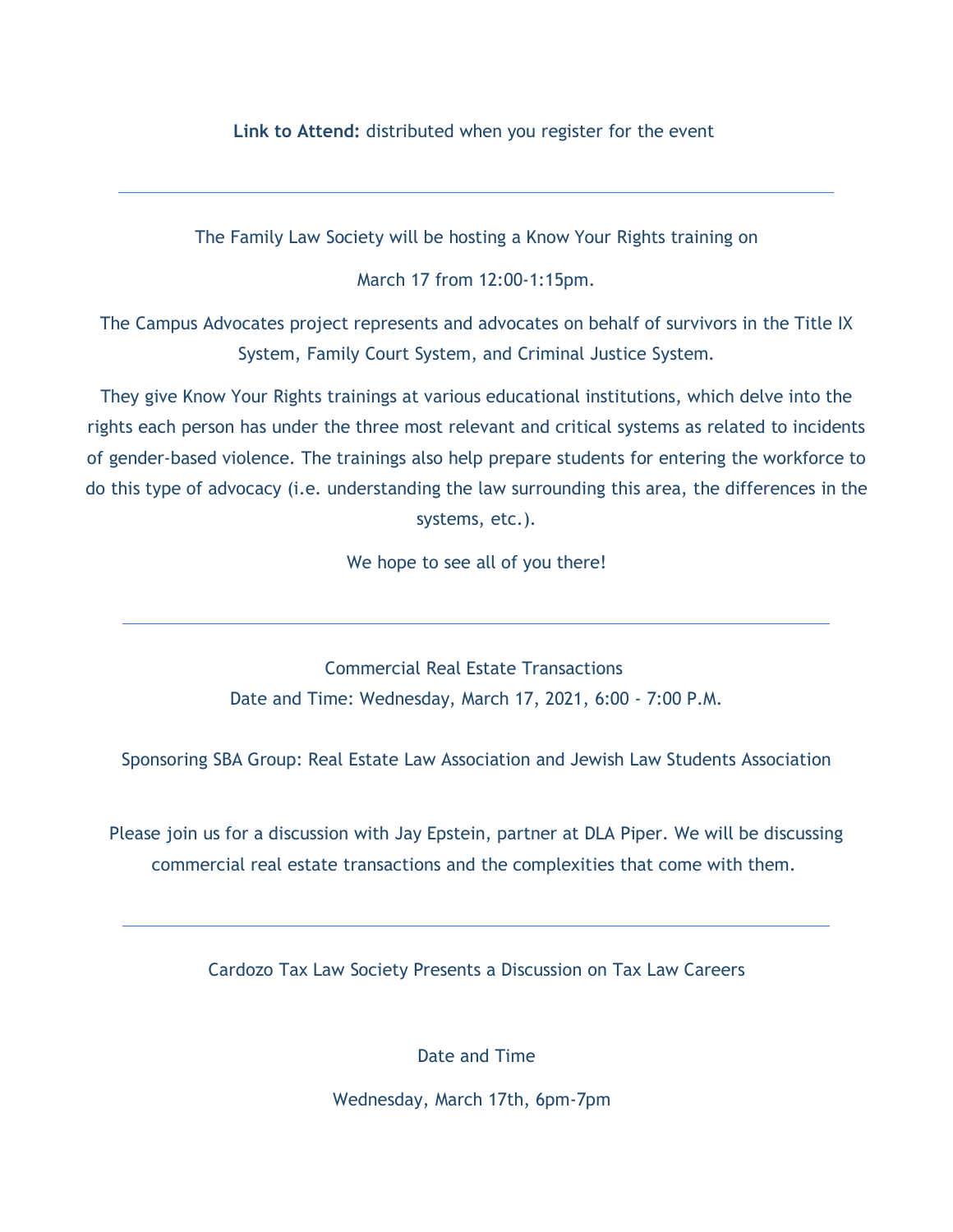Sponsoring SBA group

Cardozo Tax Law Society

### **Upcoming Events and Announcements**

The Retail and Luxury Alumni Group invites you to

**Negotiating Social Media Influencer Agreements** *A View from both Sides of the Table\**

> Thursday, March 25 1:00 – 2:00 p.m.

> > Speakers

**Ava Farshidi** Assistant General Counsel, David Yurman

> **Francesca Witzburg '14** Partner, Loza & Loza LLP

> > Register Below.

\*This online event is approved for 1.0 transitional/non-transitional New York State CLE credits in the category "Skills." You must attend the "live" program in order to receive CLE credits. We cannot award CLE credits for watching a recorded version of this program.

**NYC Bar Association: Student Membership**

A discussion with Cardozo alumni and the NYC Bar administration on what it means to be a member of the NYC Bar Association and what the benefits are.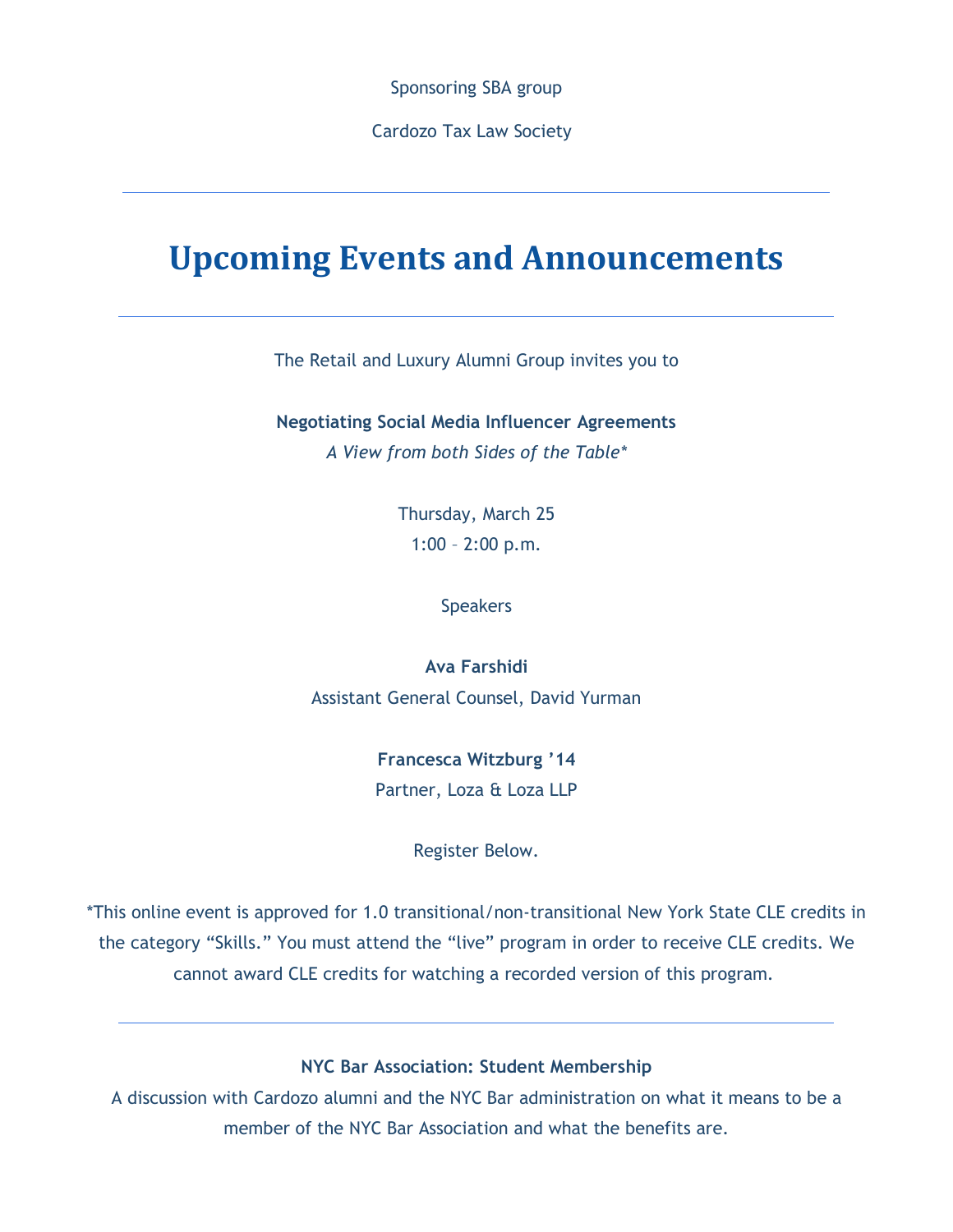#### **Date & Time:** Friday, March 19,12pm EST

#### **Co-sponsors:** Cardozo SBA and the Office of Career Services

#### **Panelists:**

- 1. Professor Brian Farkas Adjunct Professor of Law at Cardozo; Litigation Attorney at Arent Fox LLP; and Chair of the New Lawyer Institute Committee
- 2. TaLona Holbert Litigator at Stroock & Stroock & Lavan LLP; and Member, Minorities in the Profession Committee; Member, Housing and Urban Development Committee
	- 3. Tziona Breitbart 3L at Cardozo; Member, Children and the Law Committee

#### **Moderator:**

Yeruchem - Jerry Altusky, 2L at Cardozo; NYC Bar Association, Ambassador

Discounted memberships available!

Free memberships will be given out to multiple attendees, during the event.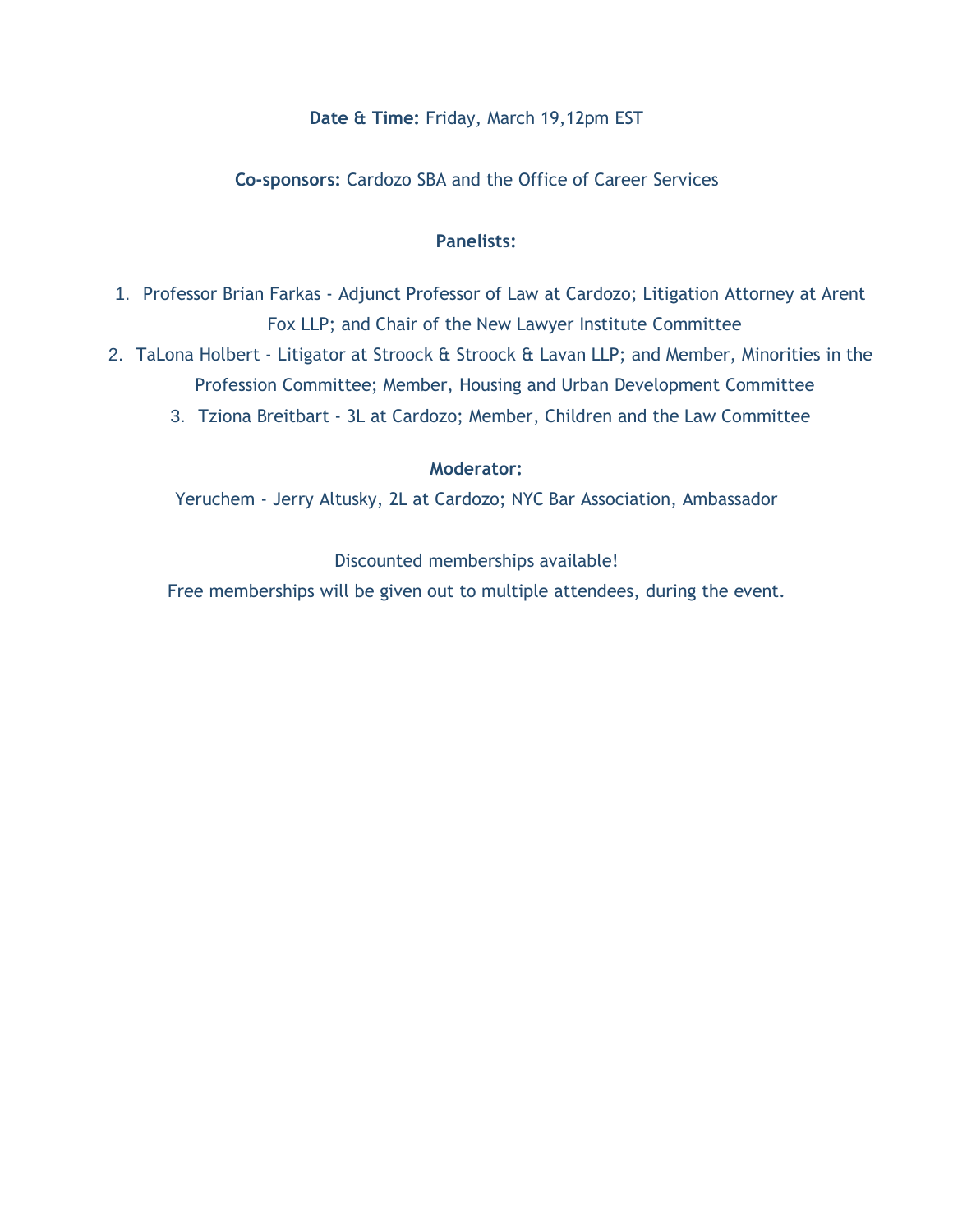

# **Today At Cardozo**

### **Thursday, March 18th, 2021**

**Music's Copyright Gold Rush**

Thursday, March 18 at 6:30 p.m

From Bob Dylan to Shakira, this panel will discuss the massive trend in recent artist catalog sales. The panelists will address how these deals work, why they are happening, and what it means for the future of the music industry. Jason Charles, Vice President of the Entertainment Law Society, will moderate the panel.

Panelists:

Jason Boyarski, Partner at Boyarski Fritz Justin Shukat, President of Publishing at Primary Wave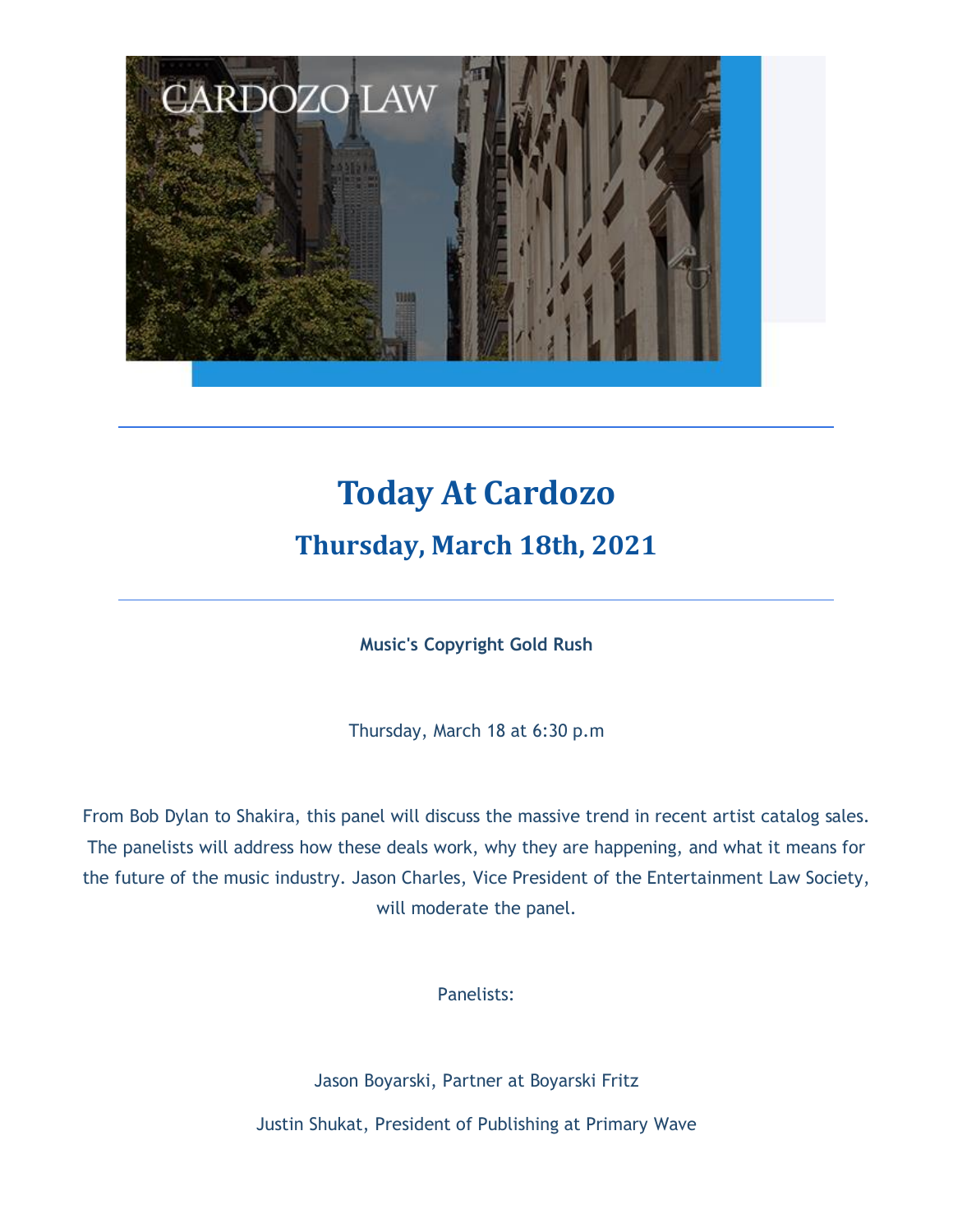Deborah Klein, Artist Manager (Cypress Hill, Plain White T's, Melissa Etheridge & more)

Kevin J. Greene, Professor of Law at Southwestern Law School

The event is sponsored by Cardozo FAME and Entertainment Law Society and is a part of the schedule of this year's BMI Entertainment and Media Law Moot Court Competition.

This online event is approved for 1.5 transitional/non-transitional New York State CLE credits in the category "Areas of Professional Practice." You must attend the "live" program in order to receive CLE credits. We cannot award CLE credits for watching a recorded version of this program.

The event link will be sent to registrants prior to the event.

We hope you're all doing well! Cardozo Punnytive Damages' monthly meeting will be this Thursday, March 18th at 7PM. We'll be playing Jackbox!

Hope to see you there!

## **Upcoming Events and Announcements**

Cardozo's Labor and Employment Law Society and the Black Law Student Association present:

#### **Women in Employment Law**

Tuesday, March 23rd at 6:30pm

#### **Panelists:**

Anamaria Segura - Project Director of the Employment Law Project, NYLAG

Angela Wanslow - Assistant Corporation Counsel, New York City Law Department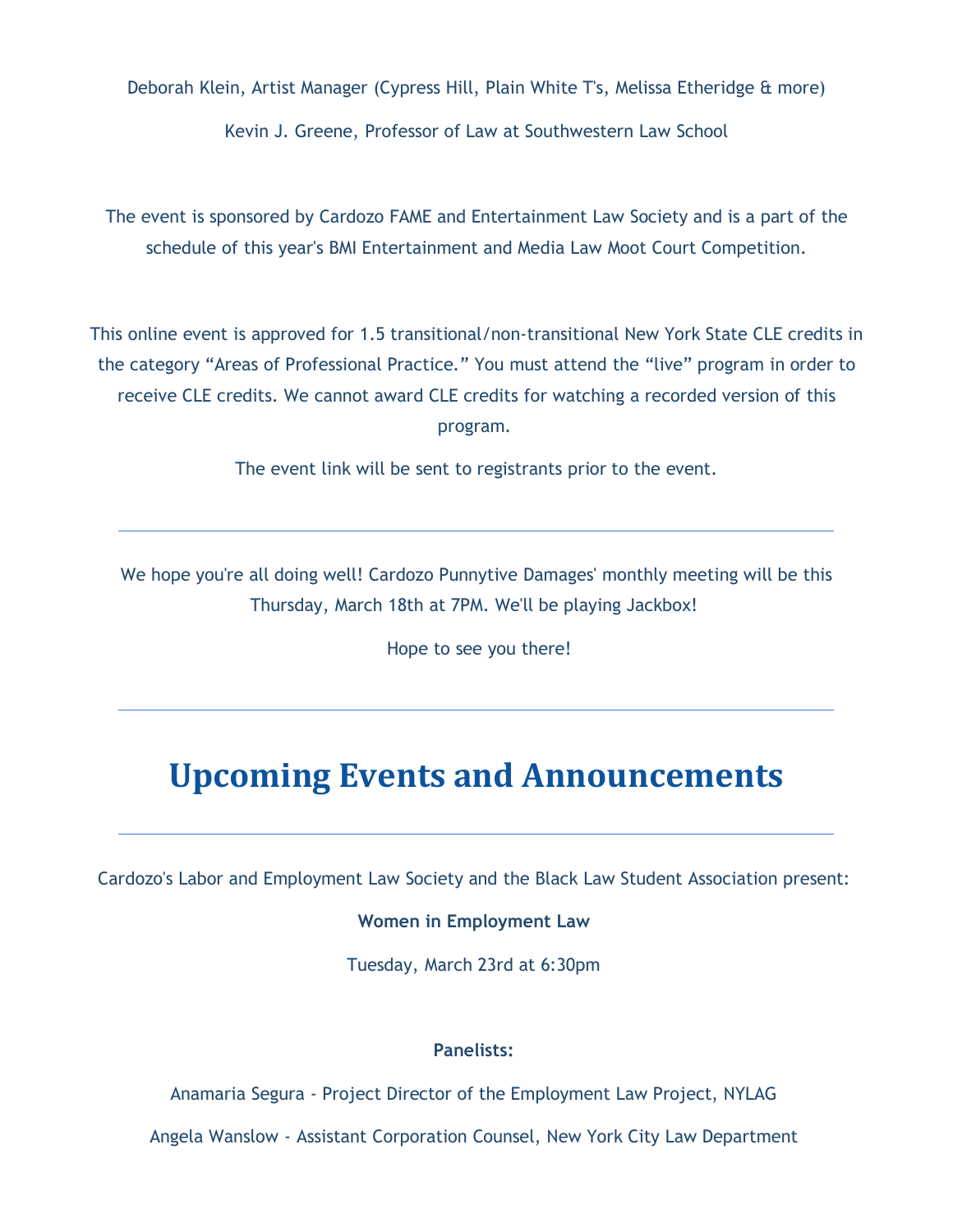Chauniqua Young - Partner, Outten & Golden LLP

Danielle Thompson - Associate, Sheppard, Mullin, Richter, & Hampton LLP

Shanell Parrish-Brown - Former VP of Employment Law, ViacomCBS

This event is co-sponsored by the Women's Law Initiative and the Minority Law Student Alliance.

For questions about the event, please contact Grayson Moronta.

Social Media Governance, Content Moderation, and Democracy

Date: Friday, March 19, 2021 Time: 12:00 – 1:30 p.m.

Social media giants like Facebook have long governed their communities through a system of socalled "community standards," or rules that dictate what users may say on their platforms. In November 2018, Facebook CEO Mark Zuckerberg announced that Facebook would construct an independent oversight body, launched within a year. The body, called the Facebook Oversight Board, was created to serve as a review system for user content and to make content moderation policy recommendations.

Amidst increasing calls for accountability in the face of political violence, it is critical to examine the role that social media governance can and should play in our democracy.

#### **Speakers**

Kate Klonick, Assistant Professor of Law, St. John's University School of Law Genevieve Lakier, Assistant Professor of Law, Herbert and Marjorie Fried Teaching Scholar, University of Chicago Law School

Moderator: Felix Wu, Professor of Law and Faculty Director, Cardozo Data Law Initiative (CDLI), Cardozo Law School

This event is co-sponsored by the Floersheimer Center for Constitutional Democracy, the Heyman Center on Corporate Law and Governance, the Cardozo Data Law Initiative, and Cardozo Women in Tech Law.

This event is open to the public and free of charge, but registration is required.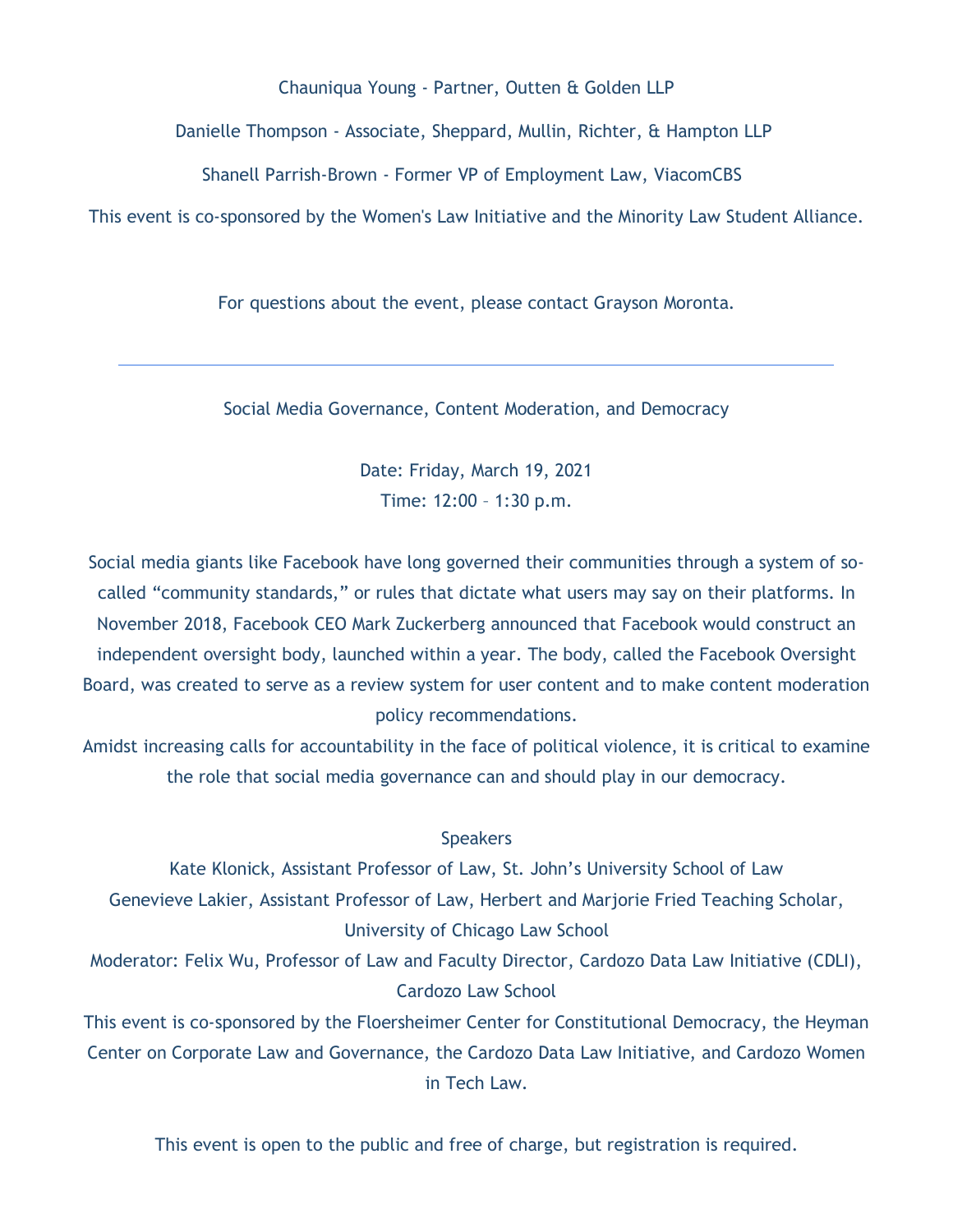### Cardozo AELJ's Symposium, "Diamond Anniversary: 75 Years of the Lanham Act" March 24, 2021 2pm - 6pm (EST) Register Below

3.0 New York State CLE credits in "Areas of Professional Practice"

**The Cardozo Arts & Entertainment Law Journal Symposium, Diamond Anniversary: 75 Years of the Lanham Act, will be a discussion and celebration of the Lanham Act on its seventy-fifthyear anniversary. The symposium consists of two moderated panels, both commenting on the evolution of the Lanham Act in specific areas. The first panel will explore the origins of the Lanham Act and its role in expanding both the scope and enforcement of trademark law. The second panel will explore changing ideas about the types of evidence used to show the distinctiveness of a mark, both usage evidence and evidence from surveys. Jessica Litman will begin the event with a keynote address on her upcoming piece discussing the life and work of**

**Edward Sidney Rogers, the author of the Lanham Act.**

**Welcoming Remarks**, 2pm Michael Burstein, Vice Dean, Cardozo School of Law

**Keynote Address**, 2:15pm

Jessica Litman, John F. Nickoll Professor of Law, University of Michigan Law School

#### **Panel 1: The Scope & Strength of Trademark Law**, 3:15pm

Mark McKenna, John P. Murphy Foundation Professor of Law, Notre Dame University Law School Leah Chan Grinvald, Associate Dean for Academic Affairs & Professor of Law, Suffolk University Law School

> Theodore H. Davis, Partner, Kilpatrick Townsend & Stockton LLP Megan K. Bannigan, Partner, Debevoise & Plimpton LLP Felix Wu, Professor of Law, Cardozo School of Law (Moderator)

#### **Panel 2: Distinctiveness in the Age of the Internet**, 4:45pm

Alexandra J. Roberts, University of New Hampshire Franklin Pierce School of Law Laura Heymann, Chancellor Professor of Law, William & Mary Law School Barton Beebe, John M. Desmarais Professor of Intellectual Property Law, New York University School of Law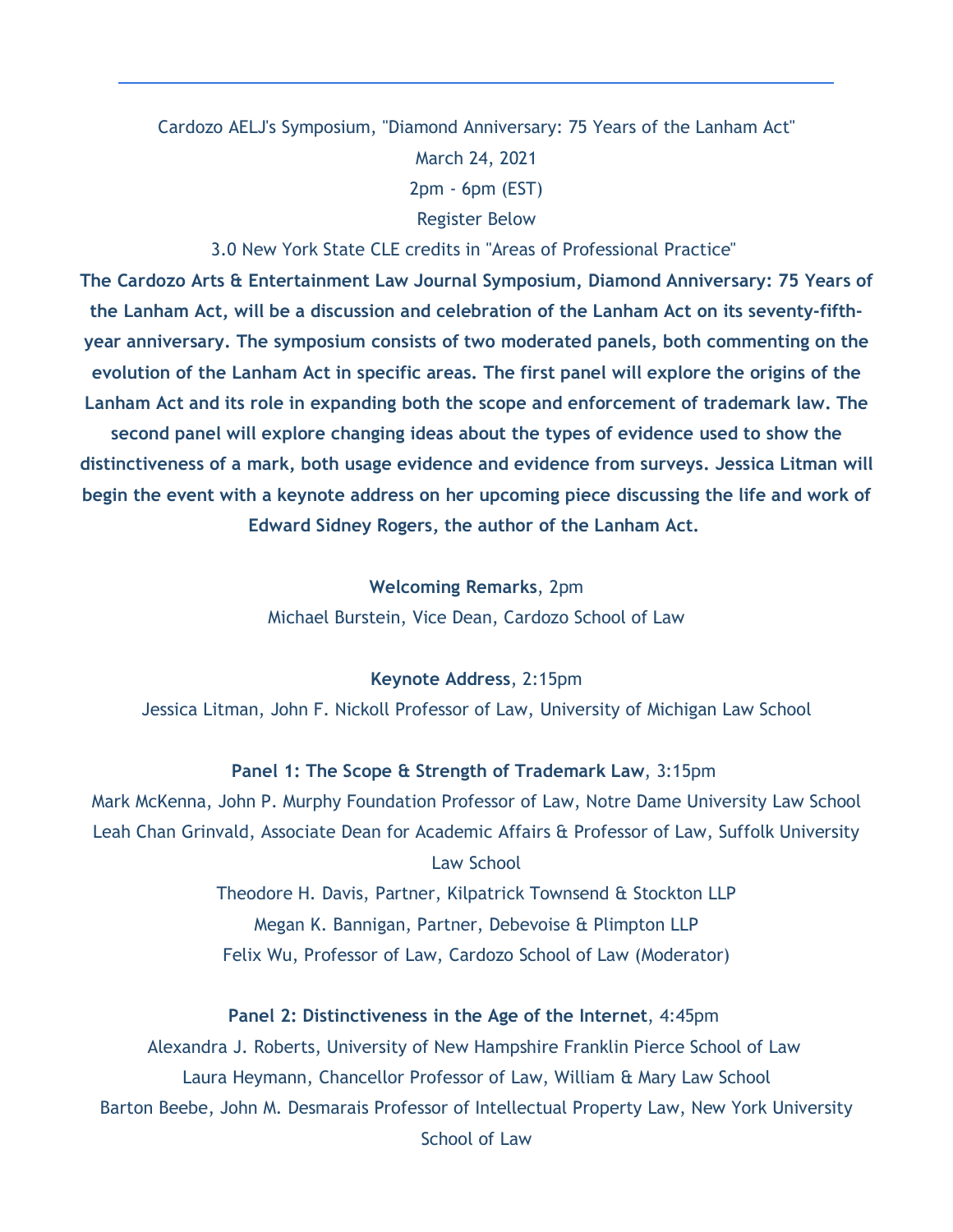### David H. Bernstein, Partner, Debevoise & Plimpton LLP Felix Wu, Professor of Law, Cardozo School of Law (Moderator)

Networking opportunity to follow.

This event is co-sponsored by the FAME Center.

This program of online events is approved for up to 3.0 transitional/non-transitional New York State CLE credits in the category "Areas of Professional Practice." To receive CLE credits for a panel, you must attend that part of the program "live." We cannot award CLE credits for watching a recorded version of any part of this program.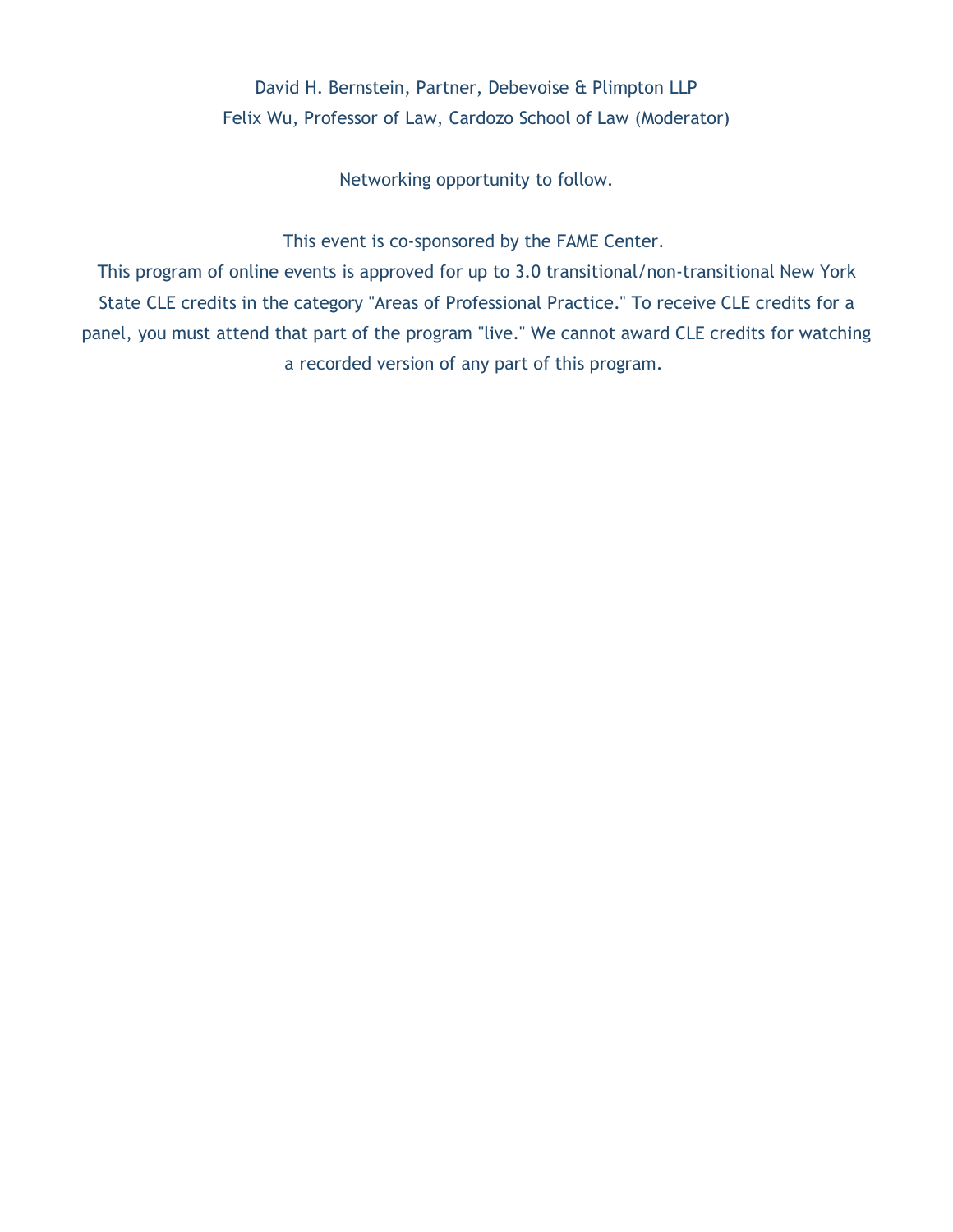

# **Today At Cardozo Friday, March 19th, 2021**

#### **NYC Bar Association: Student Membership**

A discussion with Cardozo alumni and the NYC Bar administration on what it means to be a member of the NYC Bar Association and what the benefits are.

**Date & Time:** Friday, March 19,12pm EST

**Co-sponsors:** Cardozo SBA and the Office of Career Services

#### **Panelists:**

- 1. Professor Brian Farkas Adjunct Professor of Law at Cardozo; Litigation Attorney at Arent Fox LLP; and Chair of the New Lawyer Institute Committee
- 2. TaLona Holbert Litigator at Stroock & Stroock & Lavan LLP; and Member, Minorities in the Profession Committee; Member, Housing and Urban Development Committee
	- 3. Tziona Breitbart 3L at Cardozo; Member, Children and the Law Committee

#### **Moderator:**

Yeruchem - Jerry Altusky, 2L at Cardozo; NYC Bar Association, Ambassador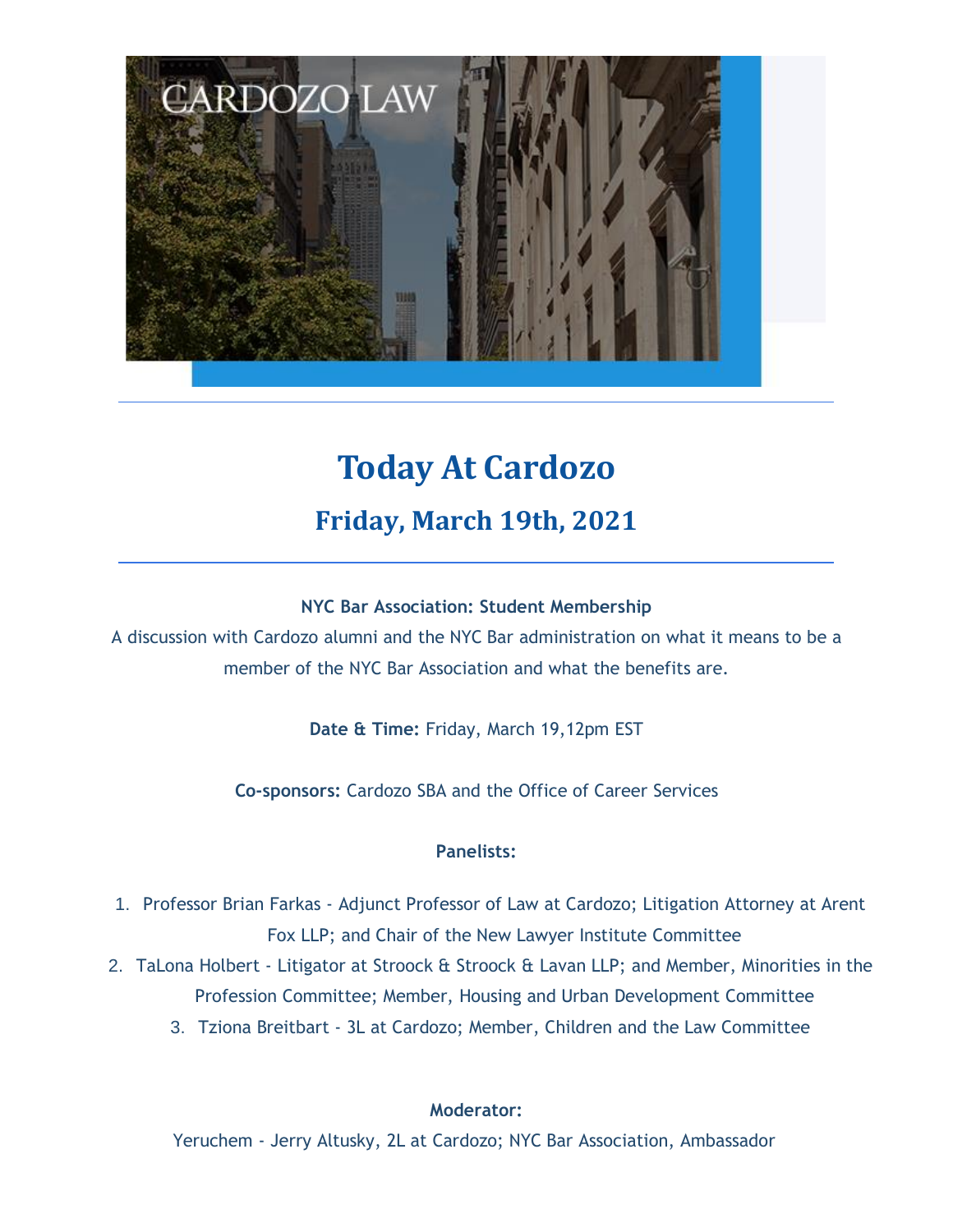### Discounted memberships available! Free memberships will be given out to multiple attendees, during the event.

Social Media Governance, Content Moderation, and Democracy

Date: Friday, March 19, 2021 Time: 12:00 – 1:30 p.m.

Social media giants like Facebook have long governed their communities through a system of socalled "community standards," or rules that dictate what users may say on their platforms. In November 2018, Facebook CEO Mark Zuckerberg announced that Facebook would construct an independent oversight body, launched within a year. The body, called the Facebook Oversight Board, was created to serve as a review system for user content and to make content moderation policy recommendations.

Amidst increasing calls for accountability in the face of political violence, it is critical to examine the role that social media governance can and should play in our democracy.

#### **Speakers**

Kate Klonick, Assistant Professor of Law, St. John's University School of Law Genevieve Lakier, Assistant Professor of Law, Herbert and Marjorie Fried Teaching Scholar, University of Chicago Law School

Moderator: Felix Wu, Professor of Law and Faculty Director, Cardozo Data Law Initiative (CDLI), Cardozo Law School

This event is co-sponsored by the Floersheimer Center for Constitutional Democracy, the Heyman Center on Corporate Law and Governance, the Cardozo Data Law Initiative, and Cardozo Women in Tech Law.

This event is open to the public and free of charge, but registration is required.

## **Upcoming Events and Announcements**

**JD and LLM Commencement : Student Speak-Off Class of 2021**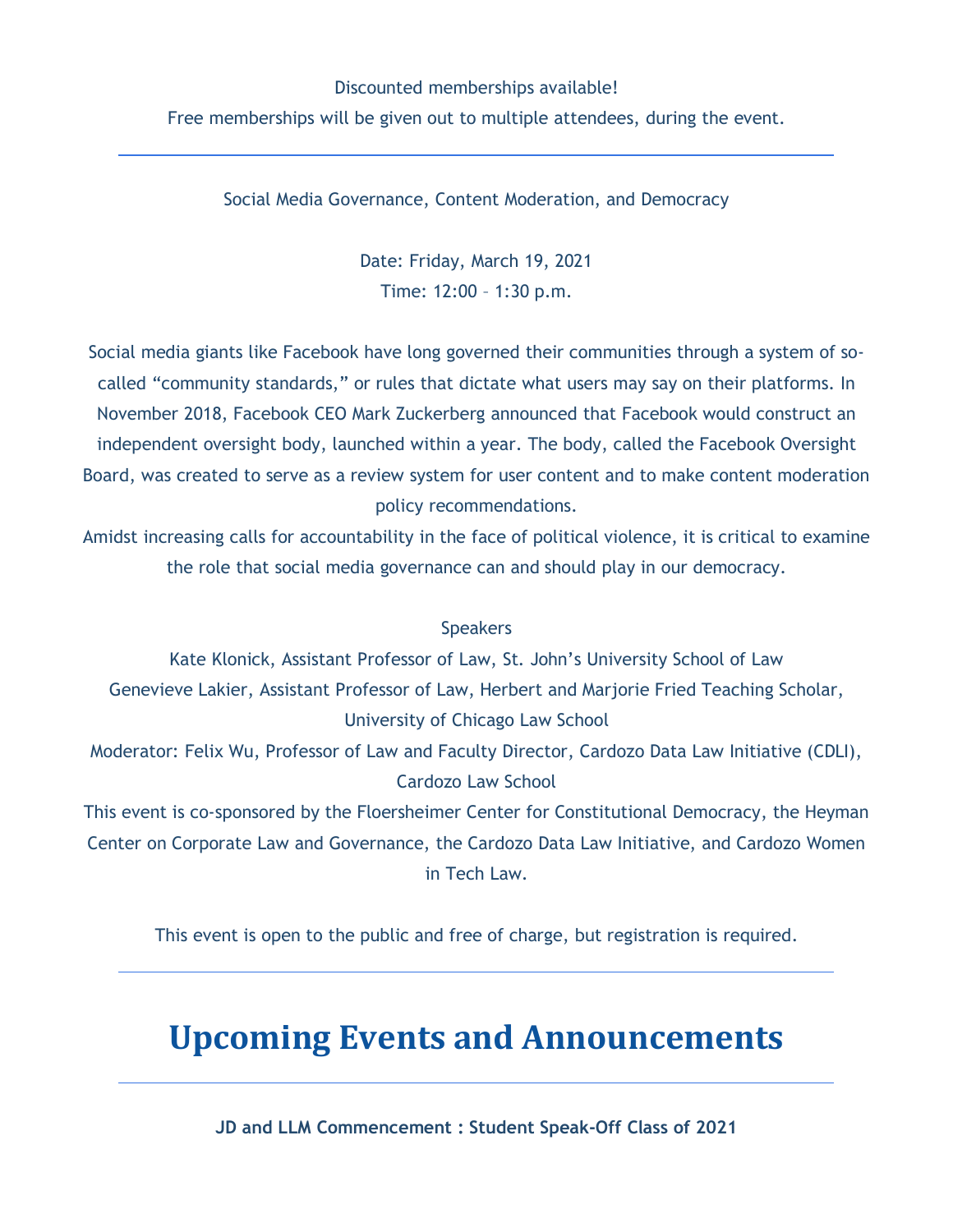JD Speak-off: March 22, 2021, at 12PM to 1PM

The graduating JD class votes on their speaker after each candidate presents their speech. Only graduating 3Ls are eligible to vote.

LLM Speak-off: March 24, 2021, at 12PM to 1PM

The graduating LLM class votes on their speaker after each candidate presents their speech on March 24, 2021, at 12PM to 1PM. Only graduating LLM students are eligible to vote.

For both speak-offs, please arrive on time. Students will not be permitted to enter late and any student who leaves early will be unable to vote. You must attend for the entire duration.

**Cardozo International Law Society:** International Law Attorney Panel Please join us for our International Law Attorney Panel if you'd like to learn more about the field!

Monday, March 22 at 12 pm

#### Panelists:

**Bryan Branon** (Cardozo '13) - Principal at Branon's ADR **Melissa M. Rodriguez** - International Corporate Attorney **Niyati Ahuja** - Associate International Dispute Resolution at Diamond McCarthy LLP **Peter Halprin** (Cardozo '09) - Partner in Pasich LLP's NY office, adjunct professor at Cardozo

#### **A Litigator's Guide to a Volatile US Supreme Court**

**Description:** Come network with and learn from **Michael Huston** and **Roman Martinez** about their experience arguing numerous cases in the US Supreme Court and the role of the office of the Solicitor General.

Michael Huston is an Assistant to the Solicitor General at the US Department of Justice. Roman Martinez is the Deputy Office Managing Partner in the D.C. office of Latham & Watkins. Previously, he served as an Assistant to the Solicitor General at the US Department of Justice.

**Date & Time:** Monday, March 22 at 12 PM